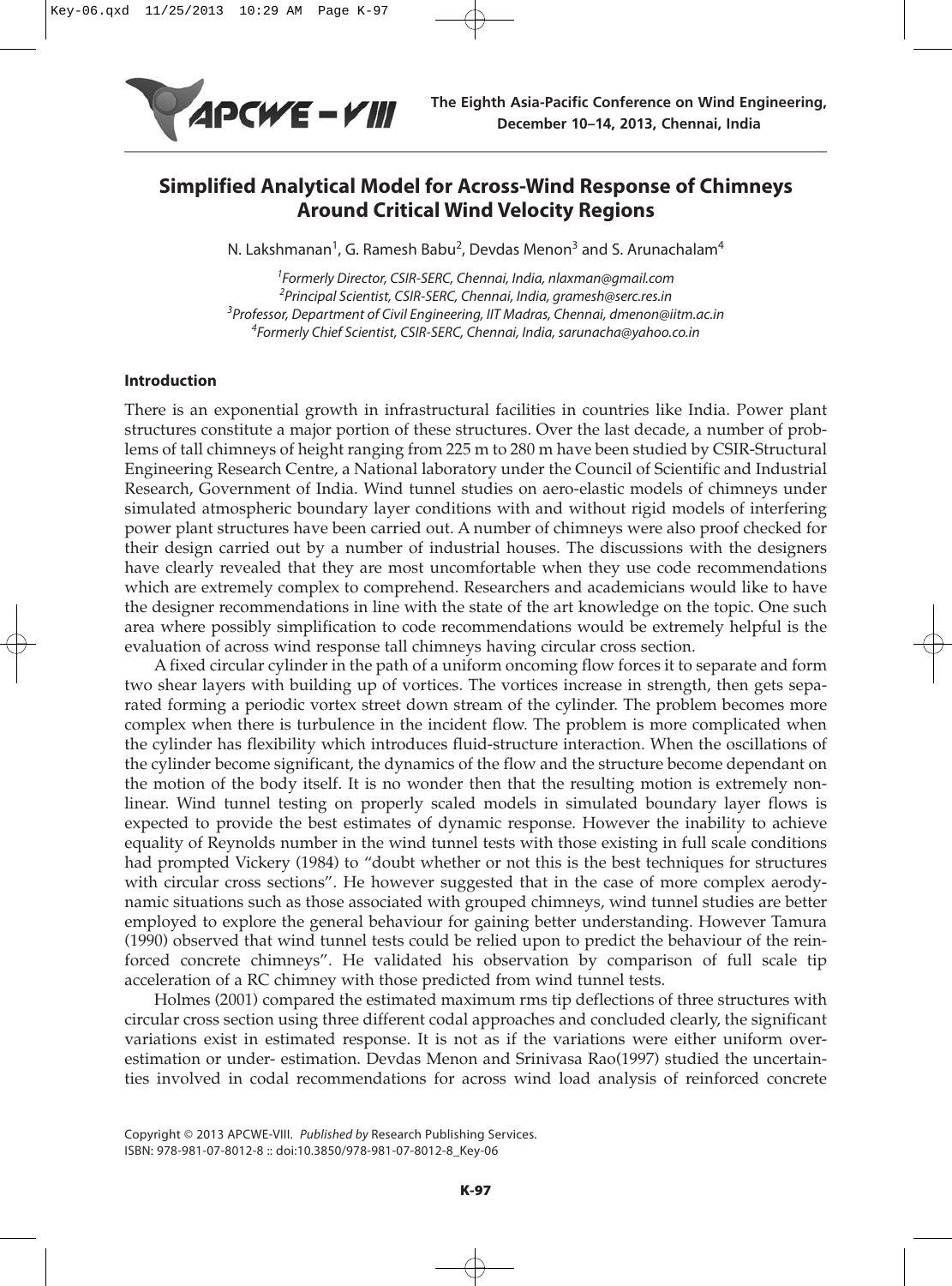chimneys. They concluded the probability distribution of across wind base bending moment based on Monte Carlo simulation indicates that the overall uncertainly in the estimated moment is very high, the coefficient of variation being as high as 0.50. This is not totally unexpected with the number of parameters that affect across wind response, and the approximations made in analytical modeling at various stages. Very recently Flaga and Lipecki(2010) compared the maximum tip displacement due to vortex excitation on six RC chimneys and showed large scatter as shown in Fig. 1 and the variation being not one directional.

Under such circumstances, there is enough justification to attempt at a much simpler model based on wind tunnel tests, and one of the widely accepted code recommendations. The ACI code recommendations (2008) are based on the extensive work carried out by Vickery and coworkers (1983, 1984, 1995). The developed model is phenomenological in nature and under the fundamental mode; the rms amplitude is given by

$$
\tilde{\sigma}_{ac} = \frac{1}{K_{eq}} \left[ \frac{\pi f_o}{4\xi_T} . S_{Fc} \right]^{1/2} \tag{1}
$$

where  $k_{ea}$  = generalized stiffness,

 $f_0$  = fundamental frequency

 $\xi_T$  = total damping

and  $S_{Fc}$  = Spectral ordinate of the generalized lift force at  $f_0$ 

The total damping includes structural damping and a negative aerodynamic damping which is dependant on a number of parameters including the height of the chimney, the equivalent \_ diameter, and the thickness of the chimney, intensity of turbulence and the ratio of *V/Vcr*. The derivation of the generalized lift force has involved modified intensity of turbulence and its relation with the lift force coefficient  $\tilde{C}_L$ , effect of aspect ratio h/d(u) on  $\tilde{C}_L$ , the correlation of fluctuating lift forces due to vortex shedding at two levels  $z_1$  and  $z_2$ , a narrow banded lift force spectrum with a band width parameter dependant on intensity of turbulence, and the fundamental mode shape. If one were to go back to along wind resonant response, the rms amplitude is given by



**Fig. 1.** Comparison of across-wind tip deflection (Flaga-2010).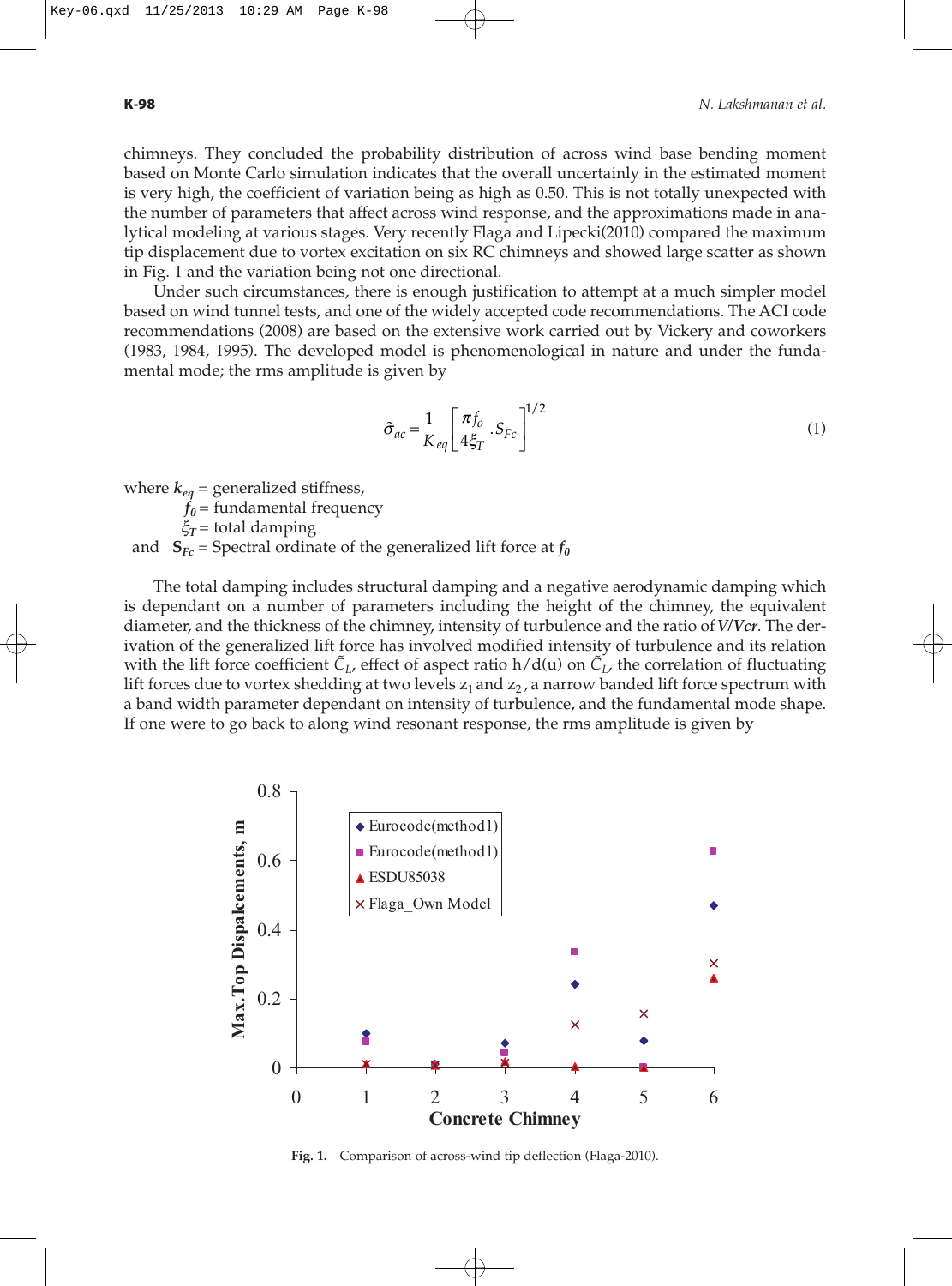$$
\tilde{\sigma}_{al} = \frac{1}{K_{eq}} \cdot \chi(f_o) \left[ \frac{\pi f_o}{4\xi} S_{F_{al}} \right]^{1/2}
$$
\n(2)

Where  $\chi(f_0)$ = aerodynamic admittance value at  $f_0$ 

$$
\frac{\pi f_o}{4\xi} = \int_0^\infty \left[ \frac{1}{(1 - \eta^2)^2 + 4\xi^2 \eta^2} \right] df
$$
\n(3)

Frequency ratio, $\eta = f / f_0$ , and  $\xi =$  damping factor

Considering that the rms amplitudes are dependant on square root of damping factor, which itself can vary over a wide range, omission of negative aero-dynamic damping may lead to an error of less than 10% in overall estimation particularly in reinforced concrete chimneys in across wind response. Comparing equations (1) and (2), one may generally conclude that all the efforts that have gone in developing the rms amplitude of across wind response is to evaluate a pseudo aerodynamic admittance function including the effects of all known variables. Can this process be made simple? This paper tries to find an answer to this interesting question.

#### **Wind Tunnel Tests on Models of Chimneys**

The typical dimensions and other details of the chimneys tested are given in Table 1. The models are made of aircraft grade aluminum, the mass density of which is nearly the same as that of reinforced concrete. However, the modulus of elasticity of aluminum is nearly twice that of reinforced concrete which would lead to 40 to 50% increase in natural frequency. It was felt that keeping the velocity ratio as 1:1 would be beneficial.

This was achieved by mounting the model chimneys on a circular flexible plate fixed rigidly to the turn table as shown in Fig. 2. The models were tested under simulated open terrain conditions to model scale ratios of 1 in 250 to 1:300. The variation of wind characteristics were measured using a traversing mechanism, and CTA anemometry. The power law exponent for mean velocity profile is 0.165. All the chimneys were instrumented by strain gauges for along wind and across wind bending moments at the base. Full bridge strain gauge instrumentation was adopted, and the sensitivities of in terms of N-m/V were directly obtained using suitable calibration techniques. Also the accelerations at top of the models of chimneys in the along wind and across wind directions were measured. Global lab software was used for data acquisition and analysis of time history records of the measured quantities. The mean wind speed at top of chimneys was

| S.No             | Height of<br>chimney,<br>mm | <b>Bottom</b><br>outer dia,<br>mm | Top outer<br>dia,<br>mm | <b>Thickness</b><br>at bottom,<br>mm | <b>Thickness</b><br>at top,<br>mm | Natural<br>frequency,<br>Hz | <b>Remarks</b>                                                                        |
|------------------|-----------------------------|-----------------------------------|-------------------------|--------------------------------------|-----------------------------------|-----------------------------|---------------------------------------------------------------------------------------|
| Chm1             | 880                         | 83.11                             | 20.12                   | 3.34                                 | 1.0                               | 115                         | Uniform tapered, 1:250 scale                                                          |
| Chm2             | 720                         | 75.45                             | 23.72                   | 2.79                                 | 1.00                              | 158                         | Uniform tapered, 1:250 scale                                                          |
| Chm <sub>3</sub> | 900                         | 96.33                             | 69.33                   | 3.0                                  | 1.33                              | 93                          | Tapered up to 533.33mm<br>+ straight for remaining<br>portion,1:300 scale             |
| Chm4             | 900                         | 93.0                              | 53.33                   | 2.66                                 | 1.167                             | 100                         | $1/27$ Taper up to 533.33mm<br>+ almost straight for remaining<br>portion,1:300 scale |
| Chm <sub>5</sub> | 1080                        | 135                               | 76                      | 3.47                                 | 1.60                              | 73                          | Tapered up to 820 mm<br>+ straight for remaining<br>portion,1:250 scale               |

**Table 1.** Dimensions of the models of chimneys chosen for the study.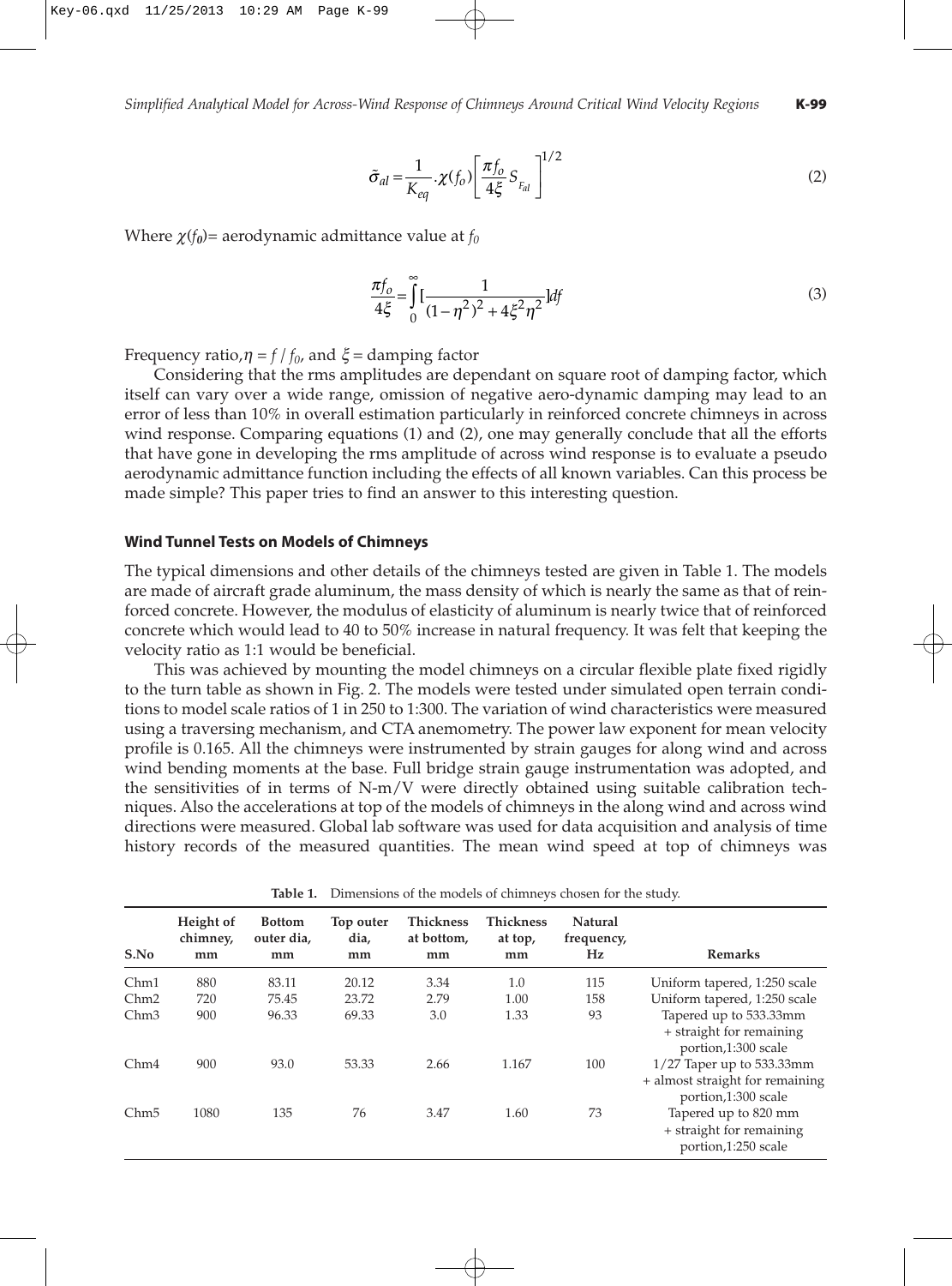

**Fig. 2.** View of a Typical Chimney Model tested in the Wind Tunnel.



**Fig. 3.** Spectrum of along-wind base bending moment  $(V = 18.9 \text{ m/s}) - \text{Chm4}$ .

incremented in suitable steps. The time history record of acceleration was double integrated numerically to obtain fluctuating deflection time histories. The spectra of along-wind and acrosswind bending moments as well as displacements were obtained using custom tailored programs in MATLAB software. Typical spectra obtained in models of chimneys are shown in Figs. 3 to 6.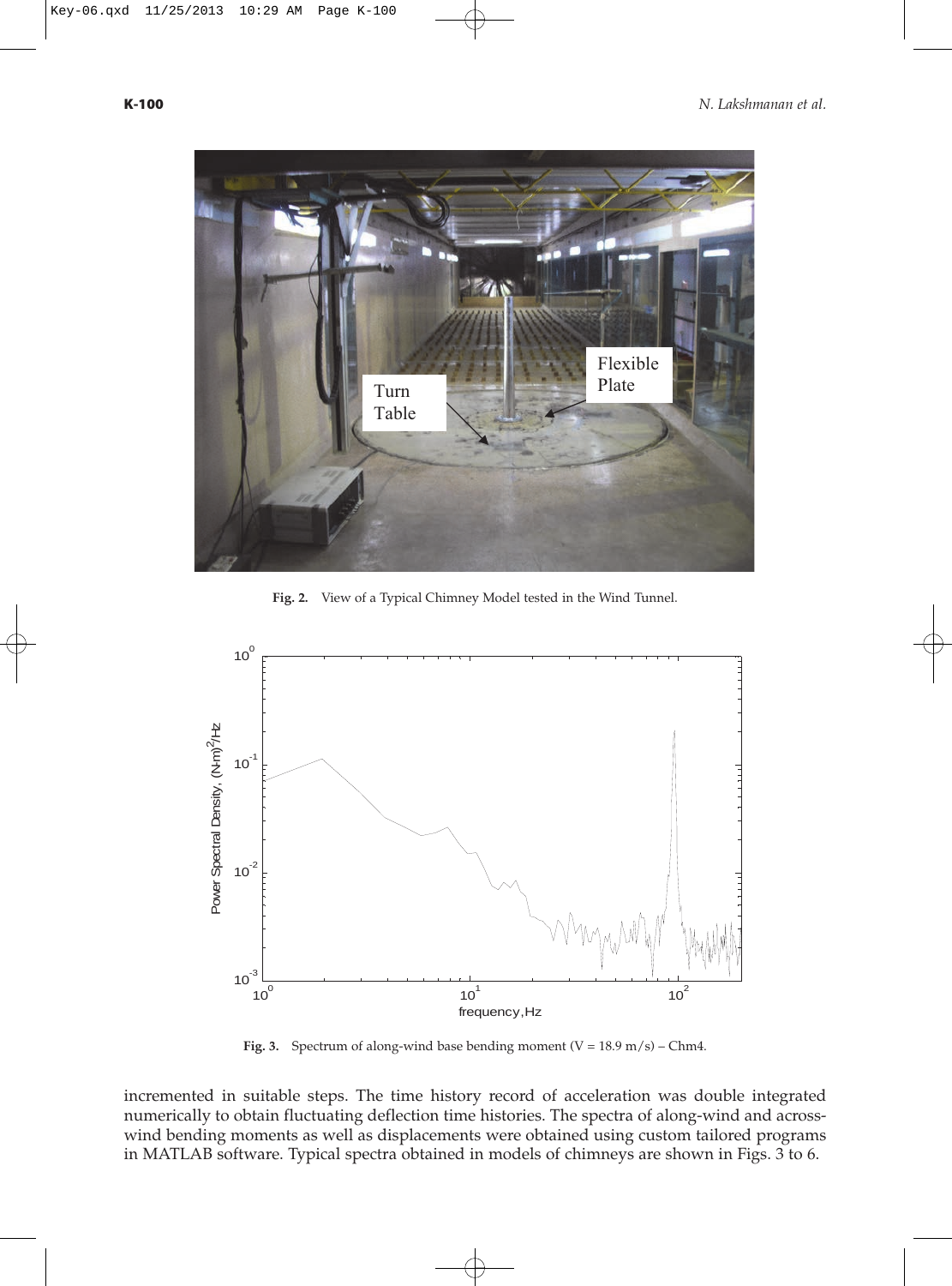

**Fig. 4.** Spectrum of across base bending moment  $(V = 18.9 \text{ m/s})$  – Chm4.



**Fig. 5.** Spectrum of the along wind base Bending moment  $(V = 28.65 \text{ m/s}) - \text{Chm4}$ .

The variance of along wind resonant components was obtained by integrating the spectra around the resonant region. The spectra of across wind bending moment show the response in the vortex shedding region as also the resonant region. As the wind speed is increased the vortex shedding region enters the resonant region leading to large increase in responses. From the figures of across wind responses it was also be seen that when the chimneys have uniform diameter for the top  $1/3<sup>rd</sup>$  region of the chimney, the vortex shedding region has a lower band width, as compared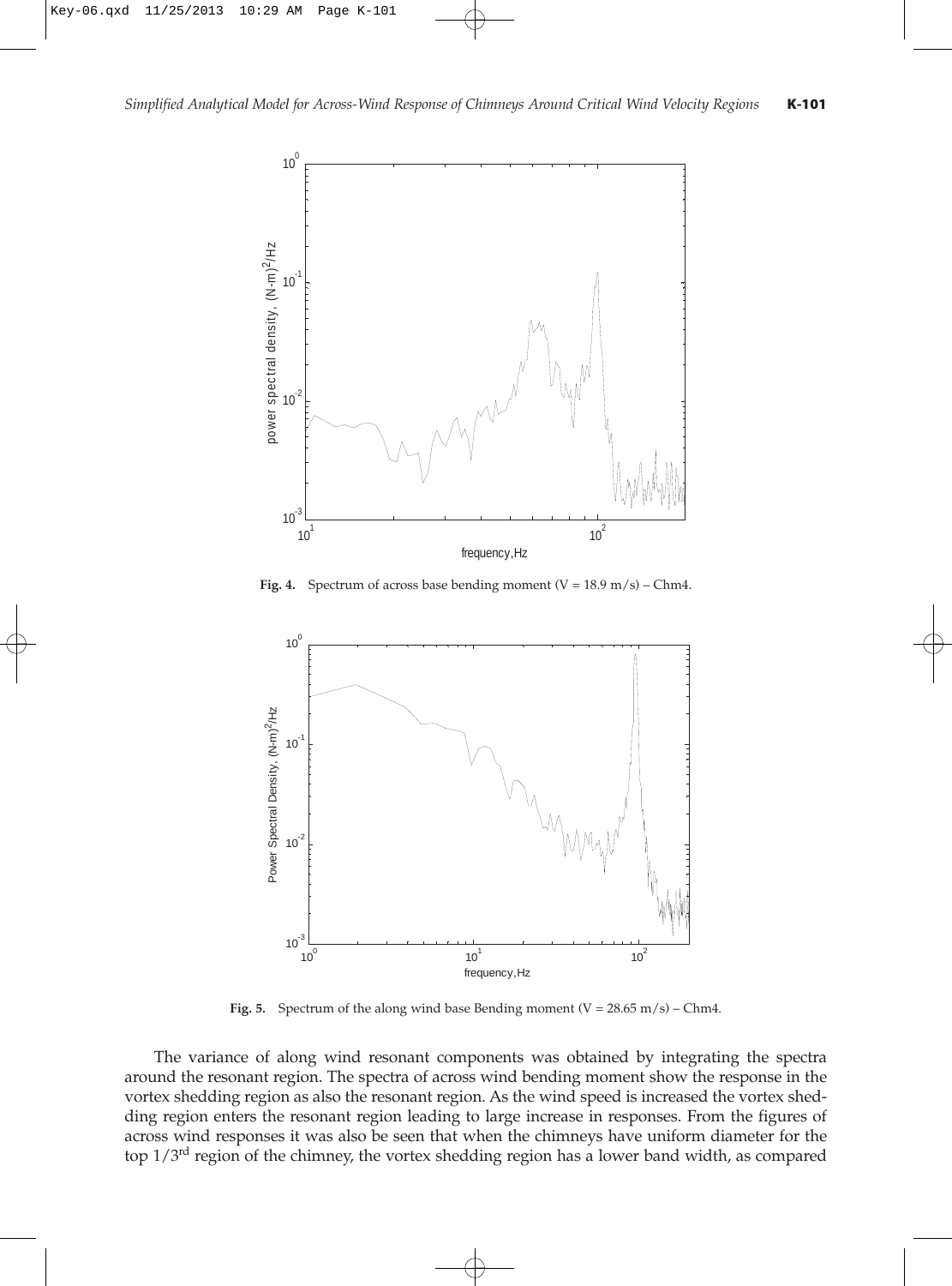

**Fig. 6.** Spectrum of the across wind base Bending moment  $(V = 28.65 \text{ m/s})$  – Chm4.



**Fig. 7.** Comparison of Resonant component of along-wind Response.

to chimneys which have significant taper. The fluctuating component of across wind response has been evaluated as the total variance of the combined vortex shedding and resonant frequency ranges in the region of  $0.5V_{cr}$  to  $2.0V_{cr}$ , where,  $V_{cr}$  is the critical velocity evaluated as  $(n_0D/S)$  where  $n<sub>o</sub>$  is the fundamental frequency of the chimney, D is the effective diameter at 5/6 times height of chimney and S is the Strouhal Number taken as 0.18 as seen from the experiments. The velocity scaling is 1.0 for all experiments. The tests conducted on models of isolated chimneys have shown that the design values obtained by extrapolation of wind tunnel results on along wind load effects have been in good agreement with IS Code recommendations at design wind speeds. The only corrections to be made are for the mean  $C_D$  and for observed damping ratios obtained in the models. The resonant components of along wind responses match very well with code recommendations at all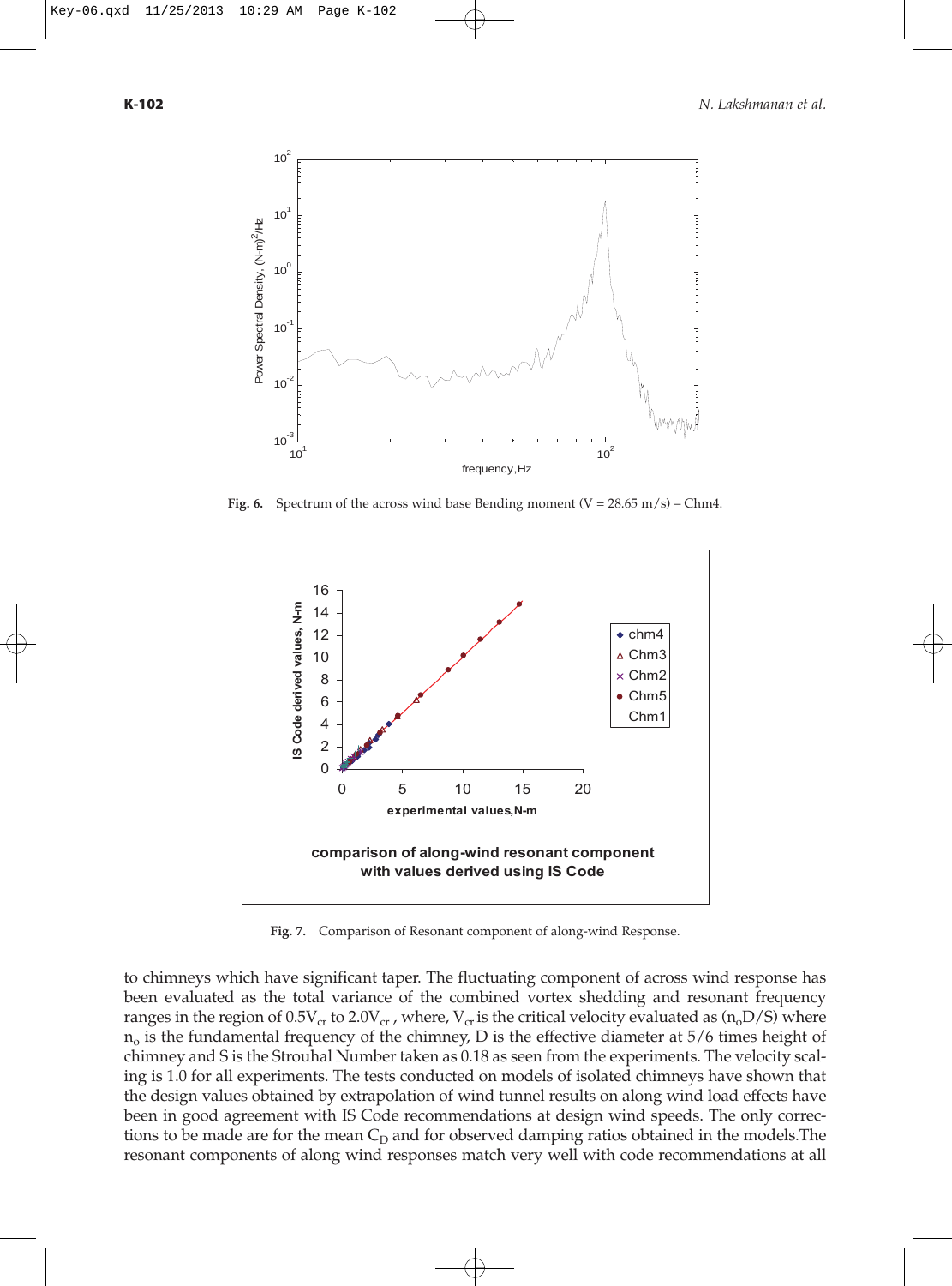wind velocities as shown in Fig.7. It has always been a difficult exercise to evaluate the across wind responses with the same amount of confidence even around the critical wind speeds. Based on the trend of observations it is seen that beyond 1.5 times critical wind speed in chimneys with little taper near the top  $1/3<sup>rd</sup>$  region, and 2 times the critical wind speed in case of chimneys with significant taper, only buffeting response is present in the across wind direction.

The values of ratio  $(R_1)$  of rms across wind responses to the resonant component of rms along wind responses are shown in Fig.8(a) and Fig.8(b) for the deflection and bending moment respectively. In this figure  $R_1(Def)$  indicates the ratio corresponding to deflections and  $R_1(B.M)$  indicates the ratio corresponding to the Bending Moments. It is very clear that this ratio attains a maximum value at critical wind speed. Since most of the models had intensity of turbulence in the range of



Fig. 8(a). Variation of  $R_1$  (Def)) with normalized velocity.



Fig.  $8(b)$ . Variation of  $R_1$  (B.M) with normalized Velocity.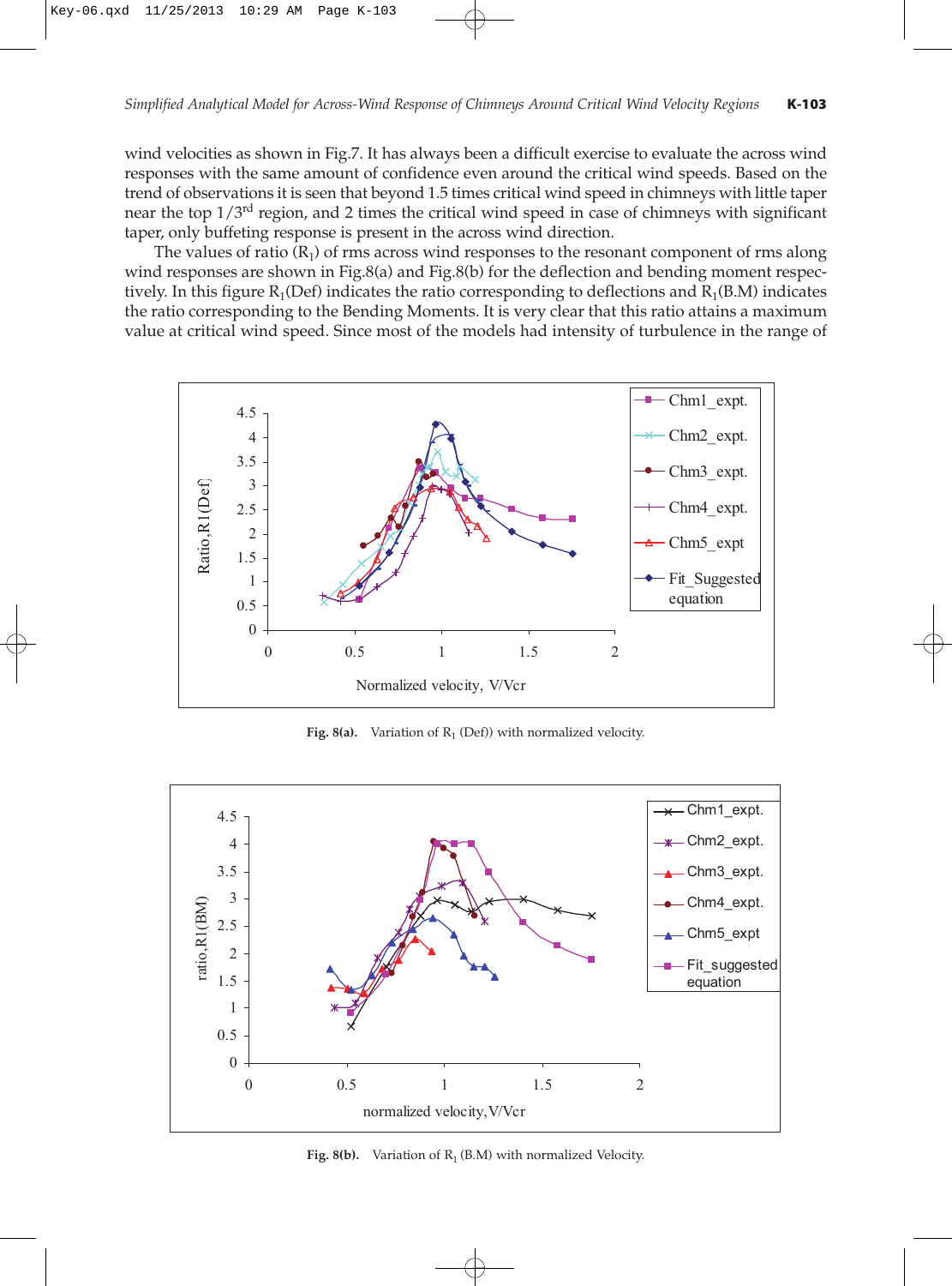7.5 to 10.0%, a uniform value of the same was considered as 0.10. Based on the above, a rough estimate for the ratio of across wind response to resonant along wind response was suggested as

$$
R_1 = \frac{|V_{V_{cr}}|}{\left(1 - \frac{V}{V_{cr}}\right) + 0.2\left(\frac{V}{V_{cr}}\right)}
$$
 0.6< V/Vcr < 2.0 (4)

The maximum value of  $R_1$  is limited to 5.0. The next stage of evaluation was to evaluate the resonant component of along wind response using IS: 4998 – 1992 provisions, for both bending moment and deflection. Using the model scale ratios, the corresponding responses were evaluated for all the chimney models. The responses were corrected for mean  $C<sub>D</sub>$  as observed in tests to 0.8 as given in IS: 4998 for full-scale chimneys. The damping ratios obtained from free vibration traces on models were used in the computation. The across wind response at various wind speeds was evaluated using the parameter  $R_1$  as defined in equation no.4. Also the experimentally obtained along wind resonant responses were also used. The across wind responses obtained on two chimney models significantly deviated from the experimental response. This was investigated further using the available information.

The mean value of  $C_D$  can be taken as constant up to Re = 2 x 10<sup>5</sup>. However, the value of  $C_L$ drops, significantly beyond Re of  $0.75 \times 10^5$  as per the plots of Schewe (1983). The observations of Cheng and Melbourne (1983) indicate that mean  $C<sub>D</sub>$  can be approximated as a constant up to Re  $= 2 \times 10^{5}$  and for high turbulent intensities as present in atmospheric boundary layer. For intensities of turbulence of the order of 0.075 to 0.10, the fluctuating components of loading  $C_D'$  and  $C_L'$ can be expressed approximately as given below based on Fig.9 &10.

| $C_D' = 0.275 - 0.125 \times 10^{-5}$ * Re | $Re < 10^5$ |
|--------------------------------------------|-------------|
| $C_L' = 0.250 - 0.125*10^{-5}$ Re          | $Re< 10^5$  |

Thus the value of  $(C_D/C_I)$  varies in between 1.1 to 1.25. If wind tunnel experiments are conducted for  $\text{Re} \leq 10^5$ , the fluctuating components of along wind and across wind loadings would be



**Fig. 9.** Variation of fluctuating drag co-efficient with Reynolds Number (Cheung & Melbourne, 1983).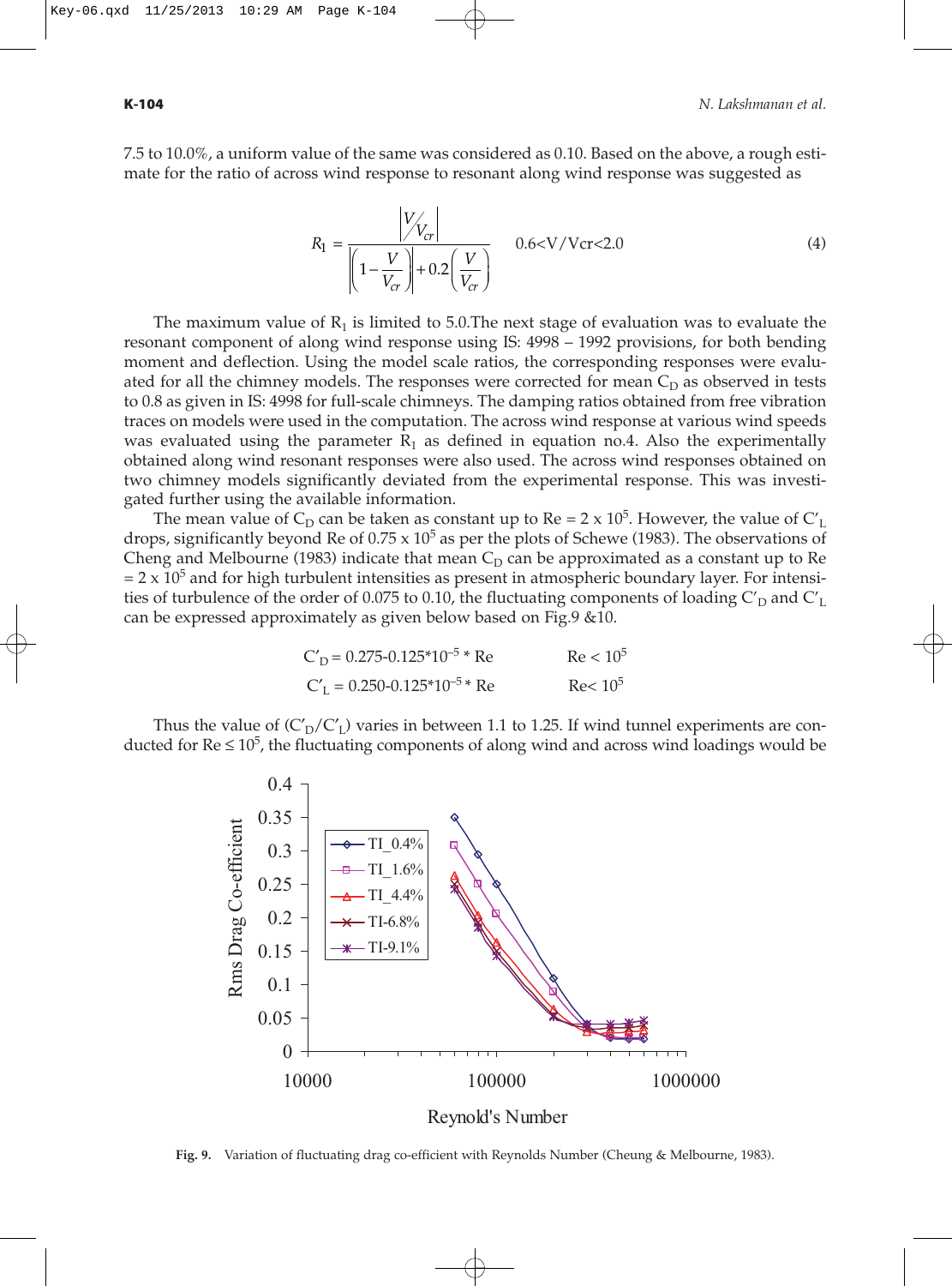

**Fig. 10.** Variation of fluctuating lift co-efficient with Reynolds Number (Cheung & Melbourne, 1983).

proportional. In the region of critical wind velocity, the response is dominated by the resonant component. There is significant increase in response in the velocity range where the front end of the bell shaped function of vortex shedding enters the resonant region, till the time the rear end of the bell shaped function leaves the resonant region. The maximum contribution to response is by resonant magnification. Hence, without loss of accuracy, the across wind response can be considered as proportional to along wind resonant component. The experiments indicate that a correction factor

$$
C = \left(\frac{C_L'}{0.125}\right)
$$

is to be used when  $Re > 10^5$  with  $C'_L$  being taken as

$$
C'_L = 0.25 - 0.125 * 10^{-5} * Re \t 1 \times 10^5 < Re < 1.4 \times 10^5
$$
  
= 0.075 \t Re > 1.4 × 10<sup>5</sup>

Another important parameter could be the ratio of mean  $C_D$  to  $C'_L$  in full scale chimneys and models. Based on the IS:  $4998$ (part-1)-1992 values of mean  $C_D$  to  $C'_L$ 

$$
\left(\frac{C_D}{C_L'}\right)_{full-scale} = \frac{0.8}{0.125} \approx 6.0
$$

If the tests are conducted such that the ratio of  $C_D$  to  $C'_L$  is around 6.0, the direct extrapolation of wind tunnel results to full-scale results is feasible. The value of mean  $C_D$  in wind tunnels is between 1 and 1.20. Thus if the tests are conducted in the range of Re between 0.6 x  $10^5$  to 1 x  $10^5$ at critical wind speed, then the results can be directly extrapolated to full-scale. Table: 2 shows the Re at critical wind speed and the range of Re in which the experiments are conducted:

Two of the models required correction and the corrected across wind response matched well with the experimental observations. The comparison of the typical across wind responses of rms deflection and bending moments are given in Fig. 11 to Fig. 12 for chimney models 4 and 5.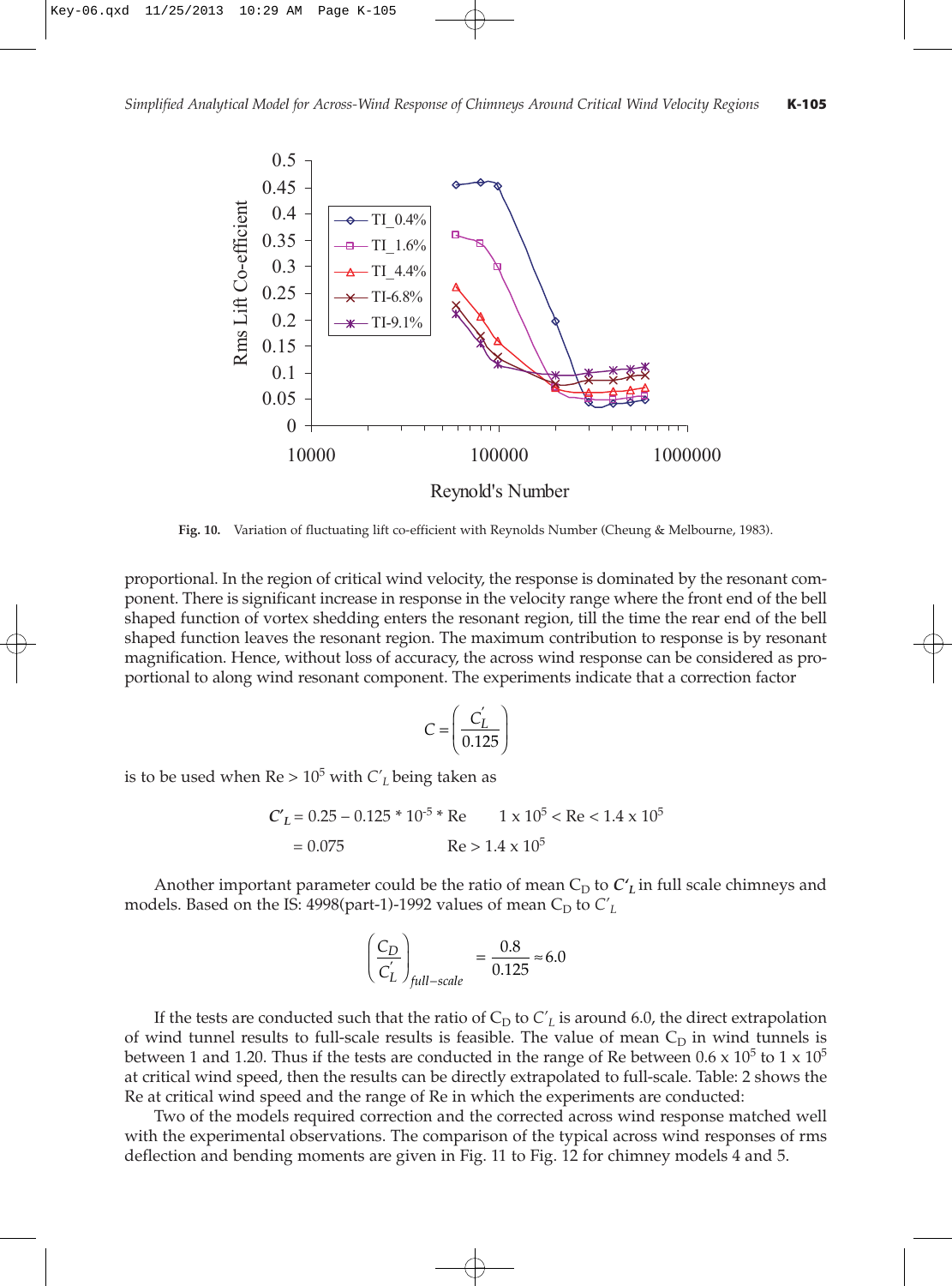| S. No. | Reynold's Number $x$ $105$ |                      |
|--------|----------------------------|----------------------|
|        | <b>Critical Wind Speed</b> | <b>Testing Range</b> |
| 1      | 0.365                      | $0.19 - 0.64$        |
| 2      | 0.6                        | $0.20 - 0.73$        |
| 3      | 1.72                       | $0.57 - 1.72$        |
| 4      | 1.06                       | $0.33 - 1.22$        |
| 5      | 1.44                       | $0.64 - 1.92$        |

**Table 2.** Range of Reynolds number in wind tunnel tests.



**Fig. 11(a).** Comparison of RMS across wind responses for Chm4.



**Fig. 11(b).** Comparison of RMS across wind responses for Chm4.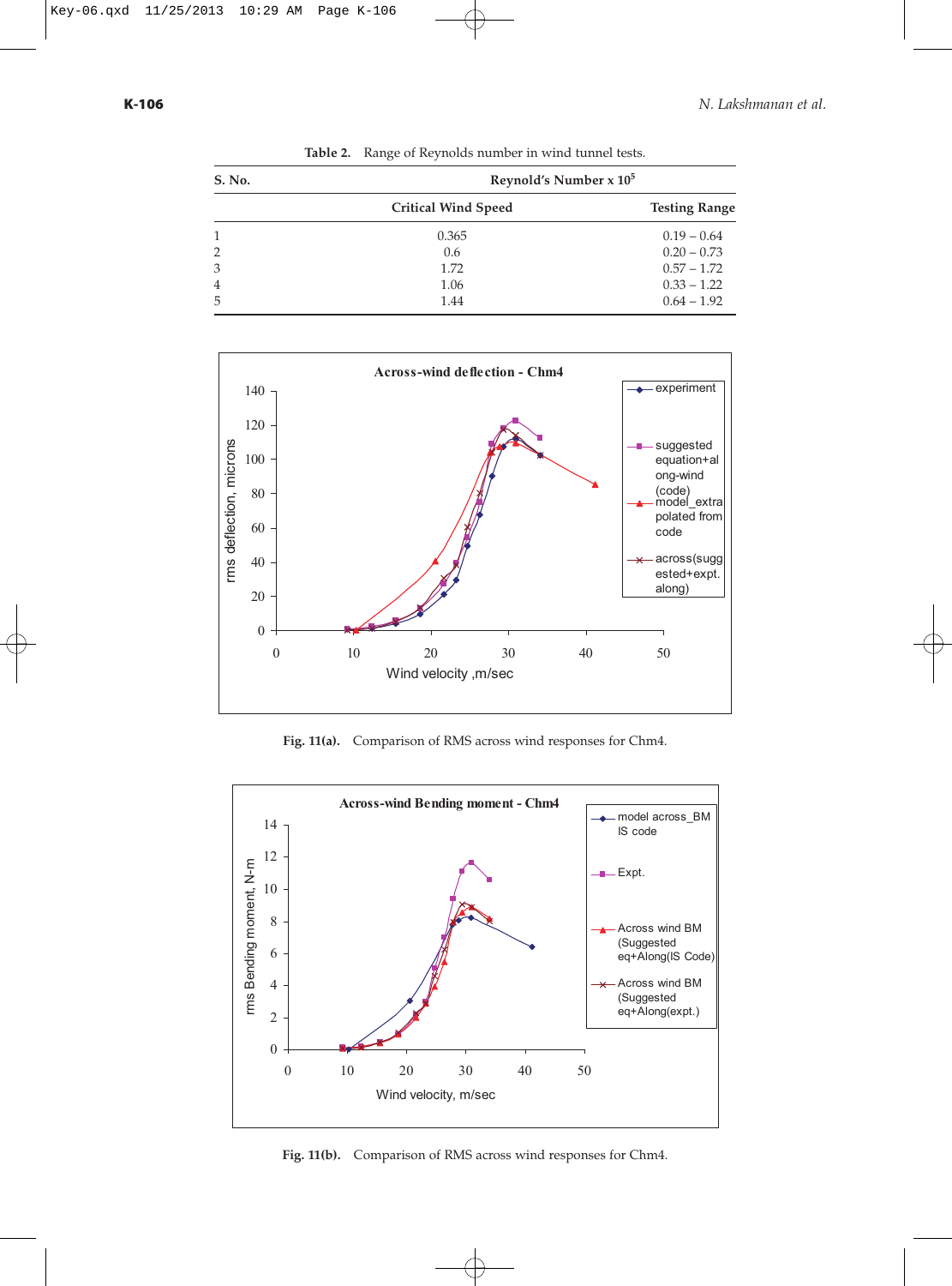

**Fig. 12(a).** Comparison of RMS across wind responses for Chm5.



**Fig. 12(b).** Comparison of RMS across wind responses for Chm5.

## **Full-scale Experiments (Literature)**

The above procedure was adopted to predict the response of three full-scale chimneys, for which details are available in literature. The expression available in IS: 4998 were used to obtain the along wind resonant component. The across wind resonant component was derived using the suggested ratio based on  $(V/V_{cr})$  and intensity of turbulence up to  $1/3^{rd}$  height of chimney. The predicted behaviour matches reasonably well over the region 0.6 (V/V<sub>cr</sub>) to 1.5 (V/V<sub>cr</sub>). It is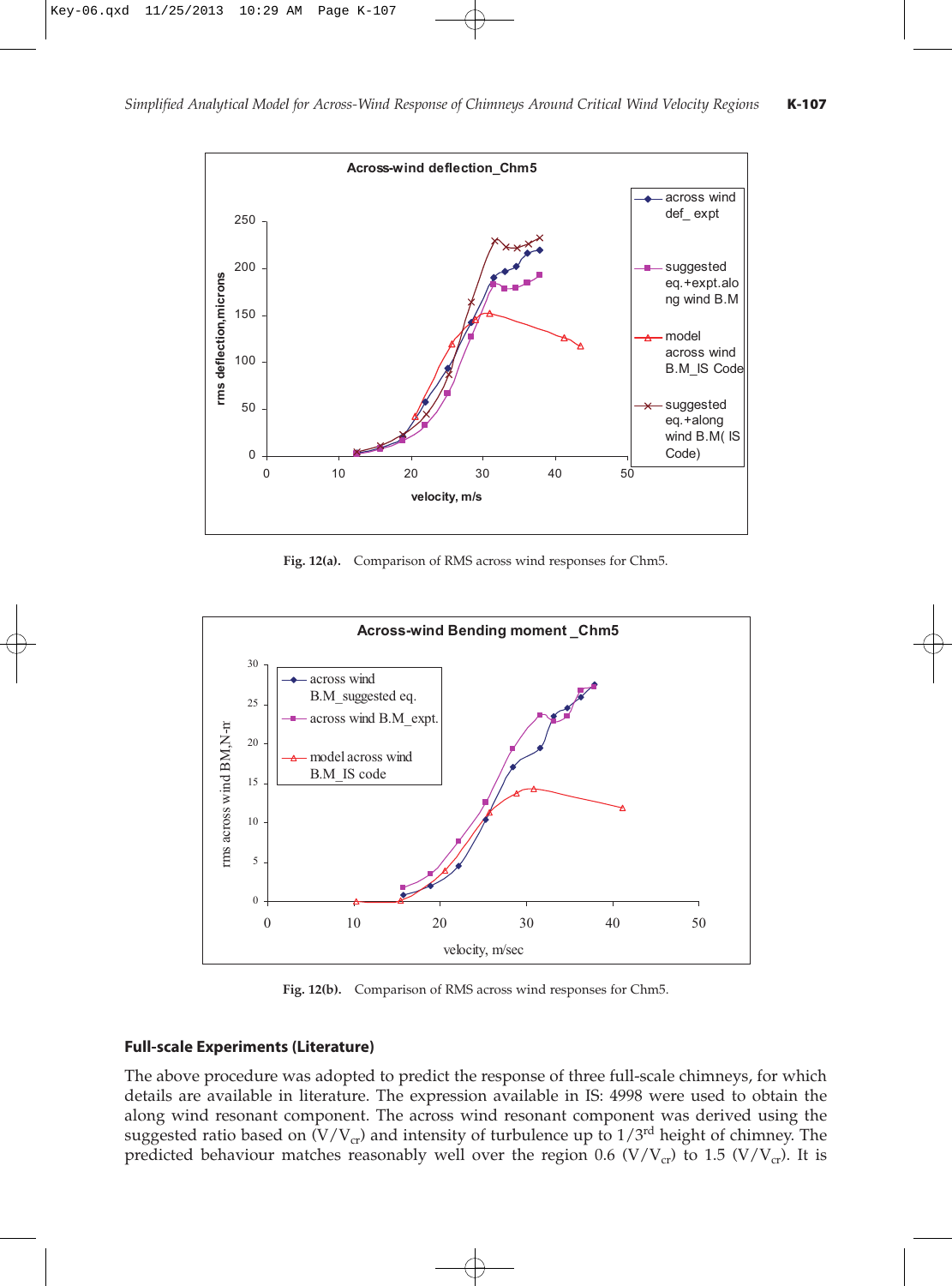

**Fig. 13.** Comparison with Full Scale Experimental Data (Vickery\_Chm1).



**Fig. 14.** Comparison with Full Scale Experimental Data (Vickery\_Chm3).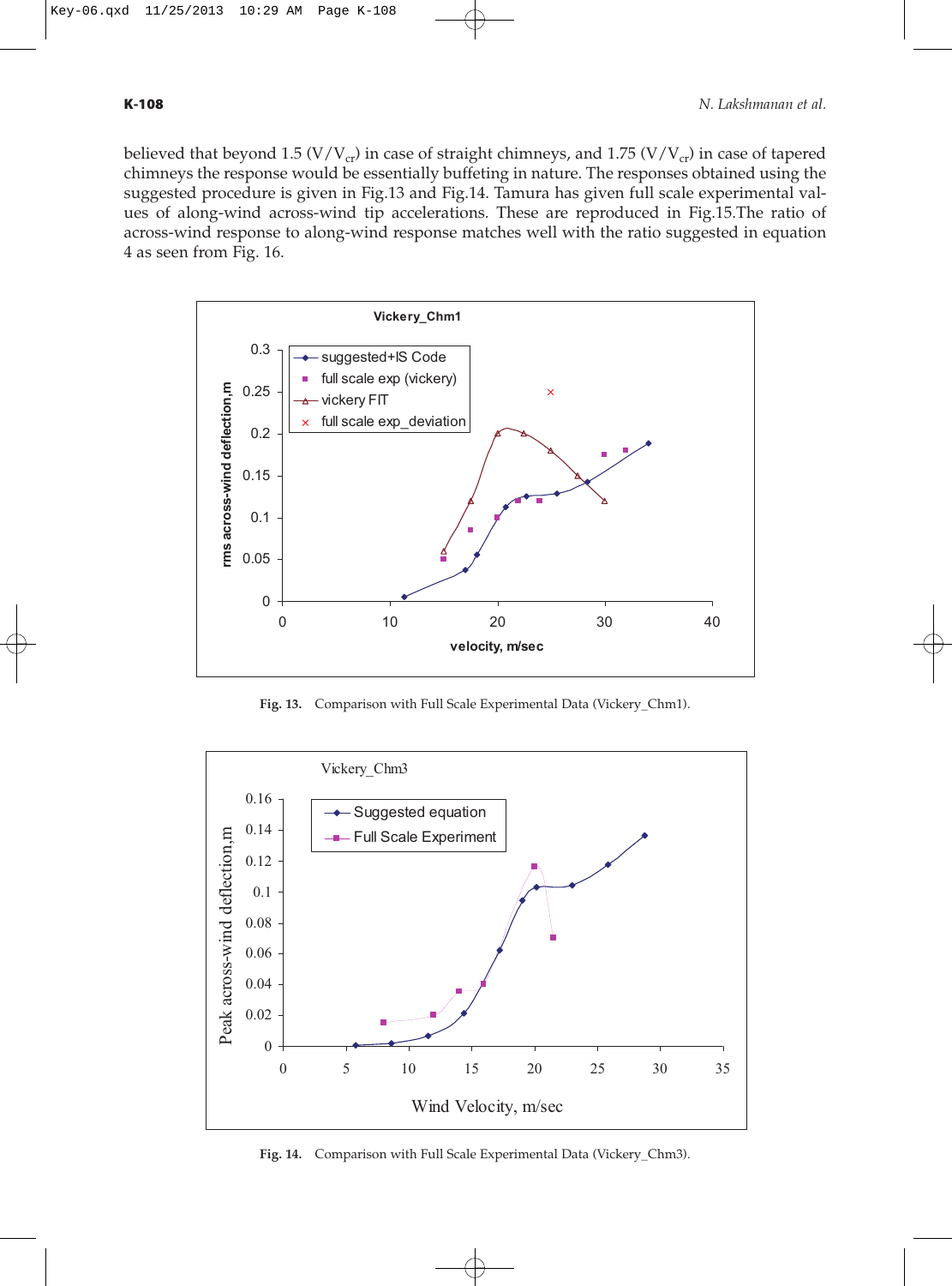

**Fig. 15.** Full Scale Experimental Data (Tamura\_1990**)**



**Fig. 16.** Comparison with Full Scale Experimental Data

# **Parametric Study**

For conducting the parametric study the provisions of the across-wind response given in ACI: 307(2008) and the provisions of along-wind response given in IS: 4998(Part1)-1992 have been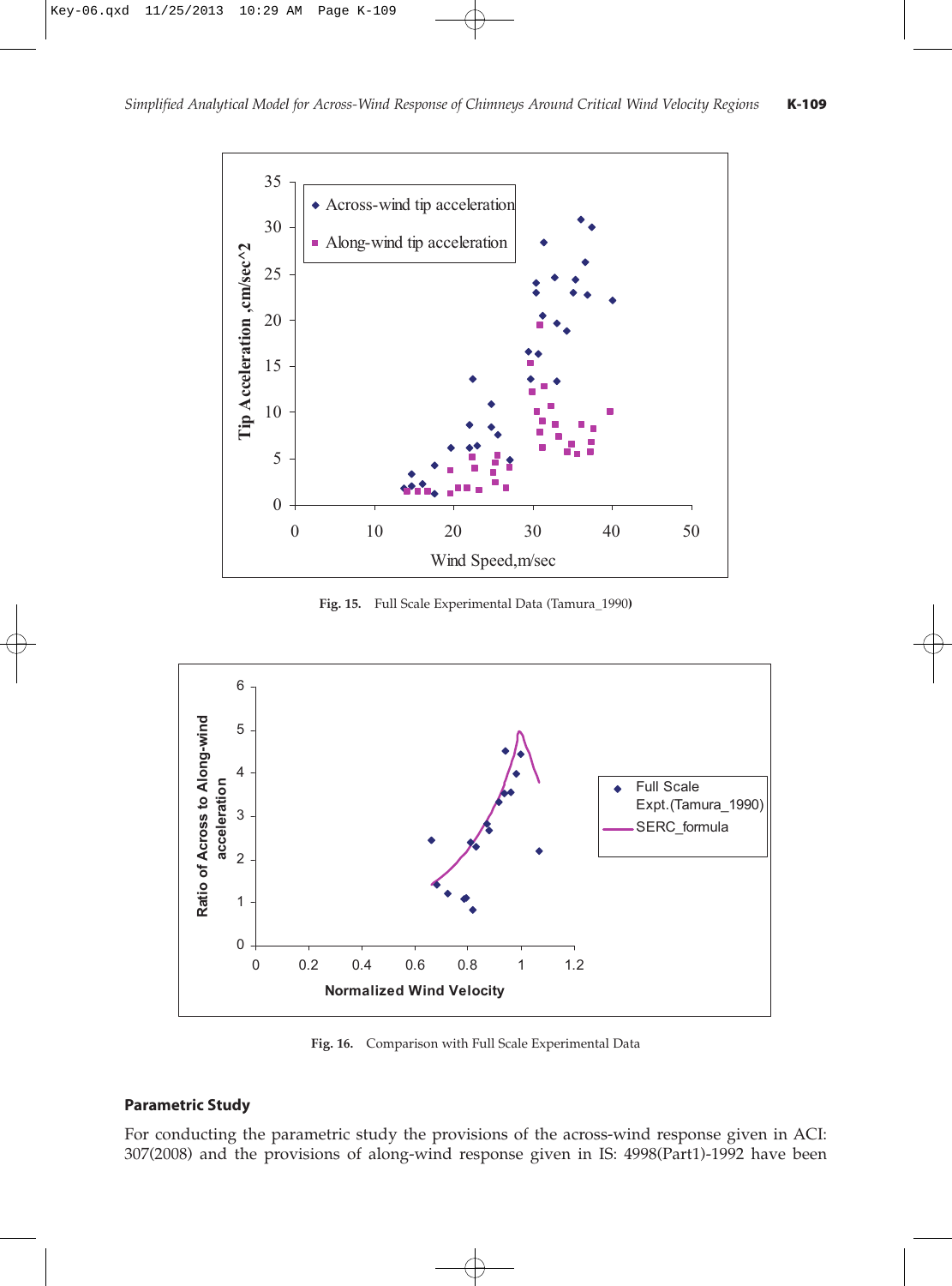used. The resonant component of along-wind response can be obtained as

$$
\hat{M}_{al} = (g_f.r)\overline{M}\sqrt{\frac{SE}{\beta}}
$$
\n(5)

where  $\hat{M}_{al}$  = peak along-wind resonant base bending moment

*M* = Mean along-wind base bending moment at  $\overline{V} = V_{cr}$  at 5/6 height.

 $g_f$  = statistical peak for longitudinal fluctuating component

 $r =$  roughness parameter equivalent to twice the turbulence intensity

the values of  $g_f$ ,*r*,*S*, $E$ , $\beta$  are calculated by using the expressions given in IS:4998.

The peak across-wind responses are given by

$$
\hat{M}_{ac} = 5.0(g_f.r)\overline{M}\sqrt{\frac{SE}{\beta}}
$$
\n(6)

where  $\hat{M}_{ac}$  = peak across-wind base bending moment

Similarly, the peak across wind deflection is given by

$$
\hat{\delta}_{ac} = 5.0 \left( g_f r \right) \overline{\delta} \sqrt{\frac{SE}{\beta}}
$$
\n<sup>(7)</sup>

where  $\overline{\delta}_{\text{ac}}$  = peak across-wind deflection and  $\delta$  = mean along-wind deflection

The variation of across-wind base bending moment with normalized wind speed is proposed as

$$
\hat{M}_{ac,v} = \hat{M}_{ac} \cdot R_2 \tag{8}
$$

Where 
$$
R_2 = 0.35 \left[ \frac{|V_{V_{cr}}|}{|1 - \frac{V}{V_{cr}}| + 0.2 \frac{V}{V_{cr}}} \right]
$$
 (9)

≤ 1.0

The across-wind tip deflection based on ACI code was obtained using

$$
\hat{\delta}_{ac} = \frac{\hat{M}_{ac}}{4\pi^2 f_0^2 \int\limits_{0}^{H} m(z)\phi(z)zdz}
$$
(10)

where  $m(z)$  is the mass per unit height of chimney at level  $z$  (kg/m)

φ(*z*) is the mode shape corresponding to first mode and

 $f_0$  is the fundamental natural frequency of the structure, Hz

A total of 10 chimneys with different geometric properties were investigated for two values of modulus of elasticity viz.,  $3 \times 10^4$  and  $4 \times 10^4$  MPa. The geometric properties of the chimneys chosen for this parametric study are given in Table No.3. Table No. 5 gives the comparison of the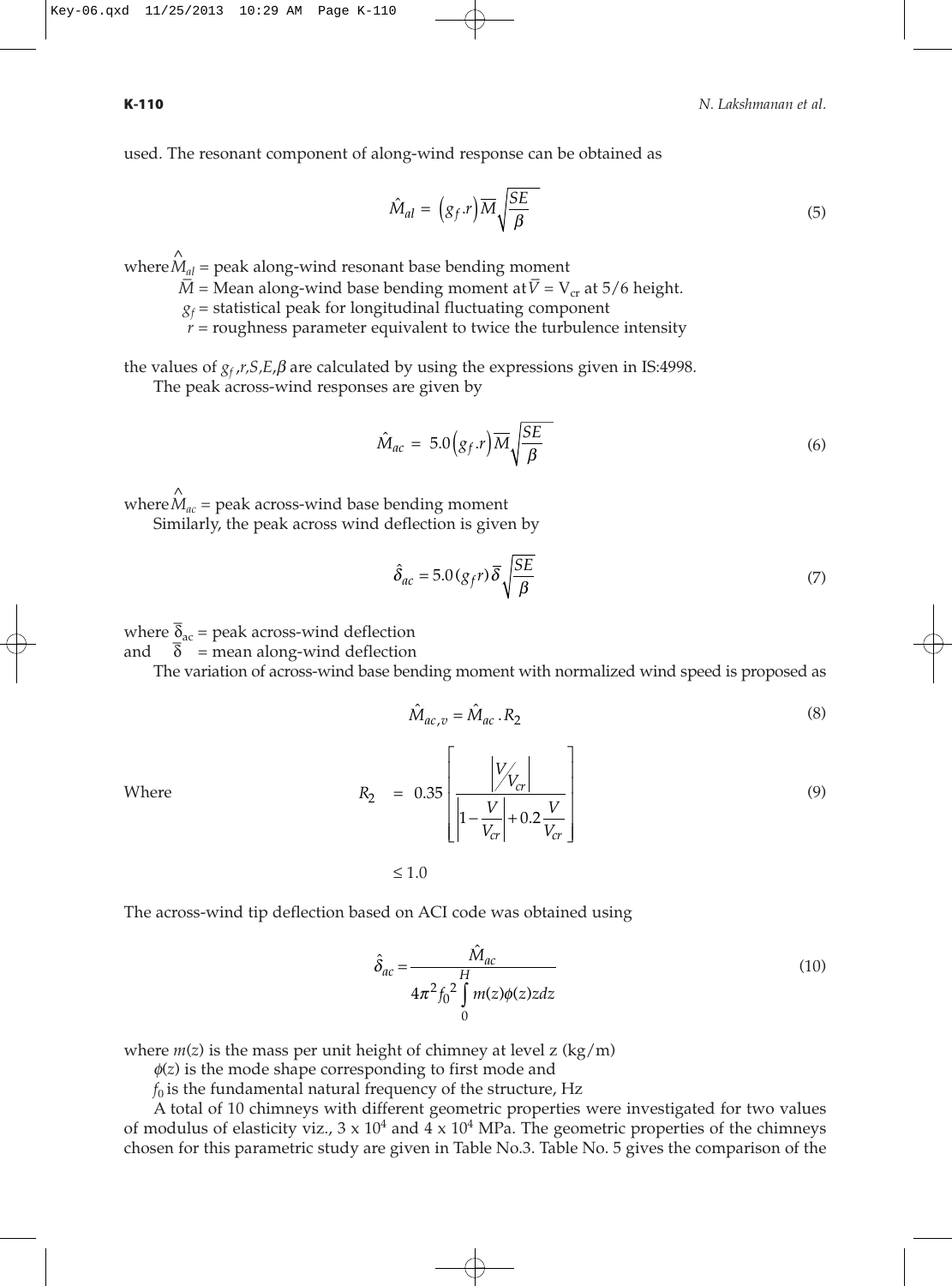| S.No  | Chimney<br>No. | Modulus of<br>elasticity, $N/m^2$ | Height,m | <b>Bottom</b><br>diameter, m | Top<br>diameter, m | Thickness at<br>bottom, m | <b>Thickness</b><br>at top, m | Effective<br>thickness,m |
|-------|----------------|-----------------------------------|----------|------------------------------|--------------------|---------------------------|-------------------------------|--------------------------|
| 1,11  | A1,B1          | $3E+10.4E+10$                     | 200      | 20                           | 15                 | 0.75                      | 0.2                           | 0.4475                   |
| 2,12  | A2.B2          | $3E+10.4E+10$                     | 225      | 22.5                         | 15                 | 0.75                      | 0.25                          | 0.475                    |
| 3,13  | A3,B3          | $3E+10.4E+10$                     | 250      | 25                           | 15                 | 0.9                       | 0.35                          | 0.5975                   |
| 4,14  | A4.B4          | $3E+10.4E+10$                     | 275      | 25                           | 15                 | 0.9                       | 0.35                          | 0.5975                   |
| 5,15  | A5,B5          | $3E+10.4E+10$                     | 300      | 27.5                         | 17.5               |                           | 0.35                          | 0.6425                   |
| 6,16  | A6.B6          | $3E+10.4E+10$                     | 200      | 20                           | 15                 | 0.5                       | 0.15                          | 0.3845                   |
| 7,17  | A7.B7          | $3E+10.4E+10$                     | 225      | 22.5                         | 15                 | 0.65                      | 0.2                           | 0.5015                   |
| 8,18  | A8,B8          | $3E+10.4E+10$                     | 250      | 25                           | 15                 | 0.8                       | 0.25                          | 0.6185                   |
| 9.19  | A9.B9          | $3E+10.4E+10$                     | 275      | 27.5                         | 15                 | 0.9                       | 0.25                          | 0.6855                   |
| 10,20 | A10.B10        | $3E+10.4E+10$                     | 300      | 35                           | 17.5               |                           | 0.25                          | 0.7525                   |

**Table 3.** Geometric Properties of the Chimneys chosen for the parametric study.

**Table 4.** Across-wind base bending moments and deflections - ACI code and the simplified method suggested.

| S. No | Chm<br>No.     | $V_{max}$<br>$(ACI)$ , m/s | $V_{max}$<br>suggested, m/s | $M_{\rm ac1}$ *10 <sup>-9</sup> ,<br>$N-m$ | $M_{ac2}$ *10 <sup>-9</sup> , $M_{ac1}/M_{ac2}$<br>$N-m$ |       | <b>Resonant Along</b><br>Defln, m | Across<br>Defln, m | Defln<br>ratio |
|-------|----------------|----------------------------|-----------------------------|--------------------------------------------|----------------------------------------------------------|-------|-----------------------------------|--------------------|----------------|
| 1     | A1             | 40.5                       | 37.5                        | 0.52                                       | 0.524                                                    | 0.992 | 0.041                             | 0.18               | 4.46           |
| 2     | A2             | 31.2                       | 32.5                        | 0.46                                       | 0.435                                                    | 1.057 | 0.034                             | 0.174              | 5.1            |
| 3     | A <sub>3</sub> | 27.2                       | 28.3                        | 0.41                                       | 0.38                                                     | 1.079 | 0.023                             | 0.148              | 6.34           |
| 4     | A4             | 22.4                       | 23.3                        | 0.315                                      | 0.275                                                    | 1.145 | 0.02                              | 0.114              | 5.43           |
| 5     | A <sub>5</sub> | 24.6                       | 25.7                        | 0.54                                       | 0.488                                                    | 1.107 | 0.03                              | 0.173              | 5.72           |
| 6     | A6             | 37.7                       | 34.9                        | 0.493                                      | 0.505                                                    | 0.976 | 0.039                             | 0.179              | 4.57           |
| 7     | A7             | 30.3                       | 31.5                        | 0.484                                      | 0.474                                                    | 1.021 | 0.027                             | 0.143              | 5.34           |
| 8     | A <sub>8</sub> | 26.6                       | 27.7                        | 0.53                                       | 0.49                                                     | 1.082 | 0.032                             | 0.194              | 5.97           |
| 9     | A <sub>9</sub> | 29.7                       | 27.5                        | 0.53                                       | 0.49                                                     | 1.082 | 0.026                             | 0.136              | 5.27           |
| 10    | A10            | 33.8                       | 35.2                        | 1.31                                       | 1.285                                                    | 1.019 | 0.026                             | 0.139              | 5.3            |
| 11    | B1             | 41.4                       | 43.1                        | 0.685                                      | 0.699                                                    | 0.98  | 0.041                             | 0.24               | 5.9            |
| 12    | B2             | 38.3                       | 37.5                        | 0.62                                       | 0.59                                                     | 1.051 | 0.034                             | 0.16               | 4.63           |
| 13    | B <sub>3</sub> | 31.2                       | 32.5                        | 0.54                                       | 0.506                                                    | 1.067 | 0.023                             | 0.146              | 6.28           |
| 14    | <b>B4</b>      | 25.9                       | 27                          | 0.42                                       | 0.372                                                    | 1.129 | 0.02                              | 0.127              | 6.15           |
| 15    | B <sub>5</sub> | 28                         | 29.2                        | 0.7                                        | 0.635                                                    | 1.102 | 0.027                             | 0.145              | 5.32           |
| 16    | <b>B6</b>      | 43.9                       | 40.7                        | 0.67                                       | 0.69                                                     | 0.971 | 0.04                              | 0.184              | 4.56           |
| 17    | B7             | 34.8                       | 36.3                        | 0.64                                       | 0.635                                                    | 1.008 | 0.027                             | 0.142              | 5.29           |
| 18    | <b>B8</b>      | 32.4                       | 33.8                        | 0.68                                       | 0.67                                                     | 1.015 | 0.022                             | 0.116              | 5.24           |
| 19    | <b>B</b> 9     | 30.3                       | 31.5                        | 0.7                                        | 0.67                                                     | 1.045 | 0.025                             | 0.134              | 5.27           |
| 20    | <b>B10</b>     | 39.2                       | 40.8                        | 1.7                                        | 1.75                                                     | 0.971 | 0.027                             | 0.135              | 5.03           |

across-wind base bending moments and deflections obtained using the rigorous analysis given in the ACI code and the simplified method suggested as also the wind speeds where maximum across-wind response occurs. The mean value of deflection ratio is observed to be 5.36, which is pretty close to 5 suggested for base bending moment. The ratio of peak across-wind deflection to peak along-wind resonant deflection is also included in the table 5. The mean value is found to be 5.35.

The mean value of the ratio of  $M_{ac}(ACI)$  to  $M_{ac}(saggered)$  is 1.045 with a standard deviation of 0.054.The ACI code recommends that across-wind response be evaluated, when the critical wind speed lies in the region of mean wind velocity values between 0.5 to  $1.3V_{zcr}$  where  $V_{zcr}$  corresponds to the mean design wind speed at 5/6<sup>th</sup> height of the chimney. The typical profiles of the across-wind base bending moment variations suggested compared with the ACI recommendations are given in Fig 17 to Fig 20, which match very well.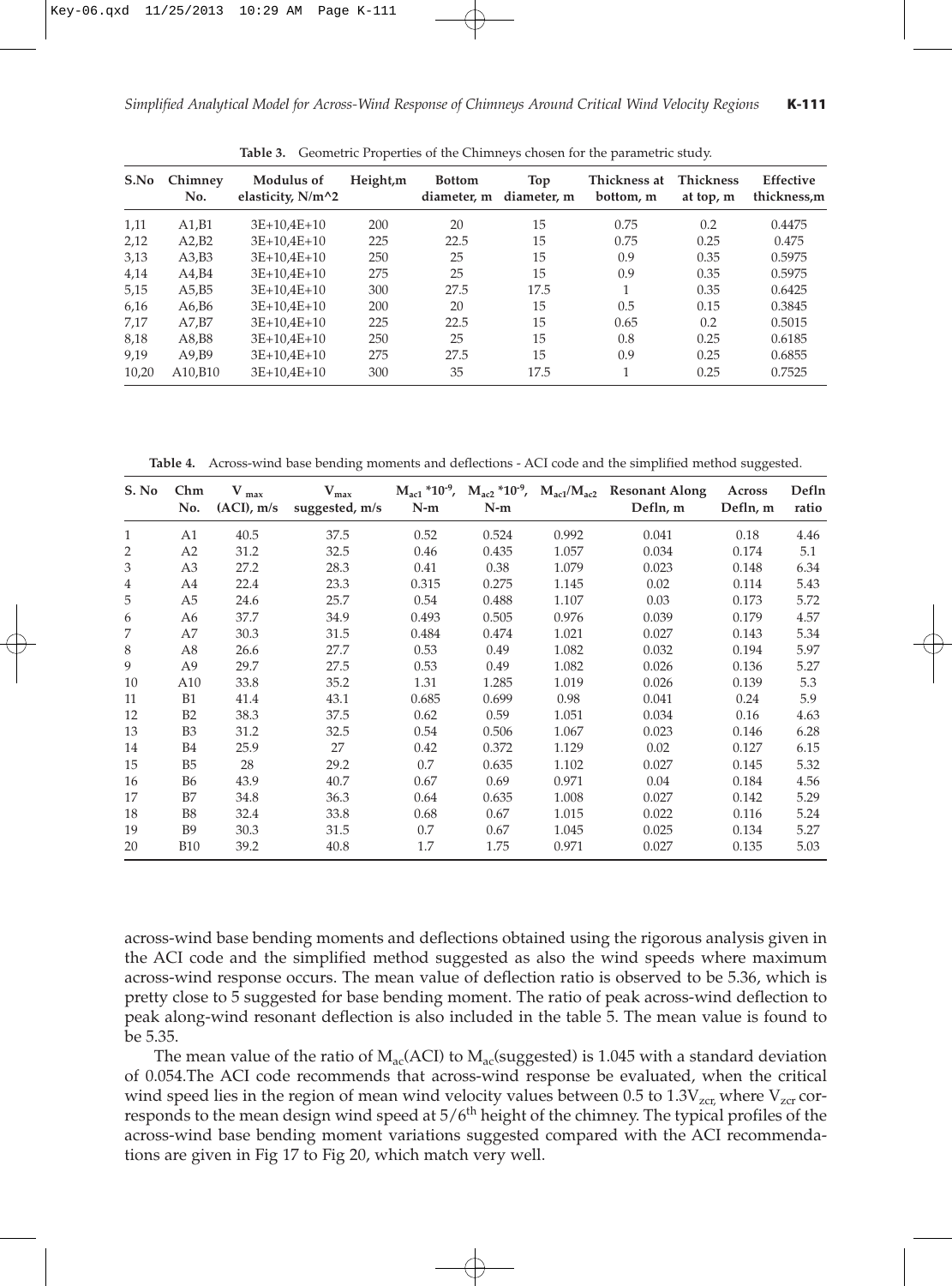

**Fig. 17.** Across wind Response of Chimney (Case A1).



**Fig. 18.** Across wind Response of Chimney (Case A6).



**Fig. 19.** Across wind Response of Chimney (Case B7).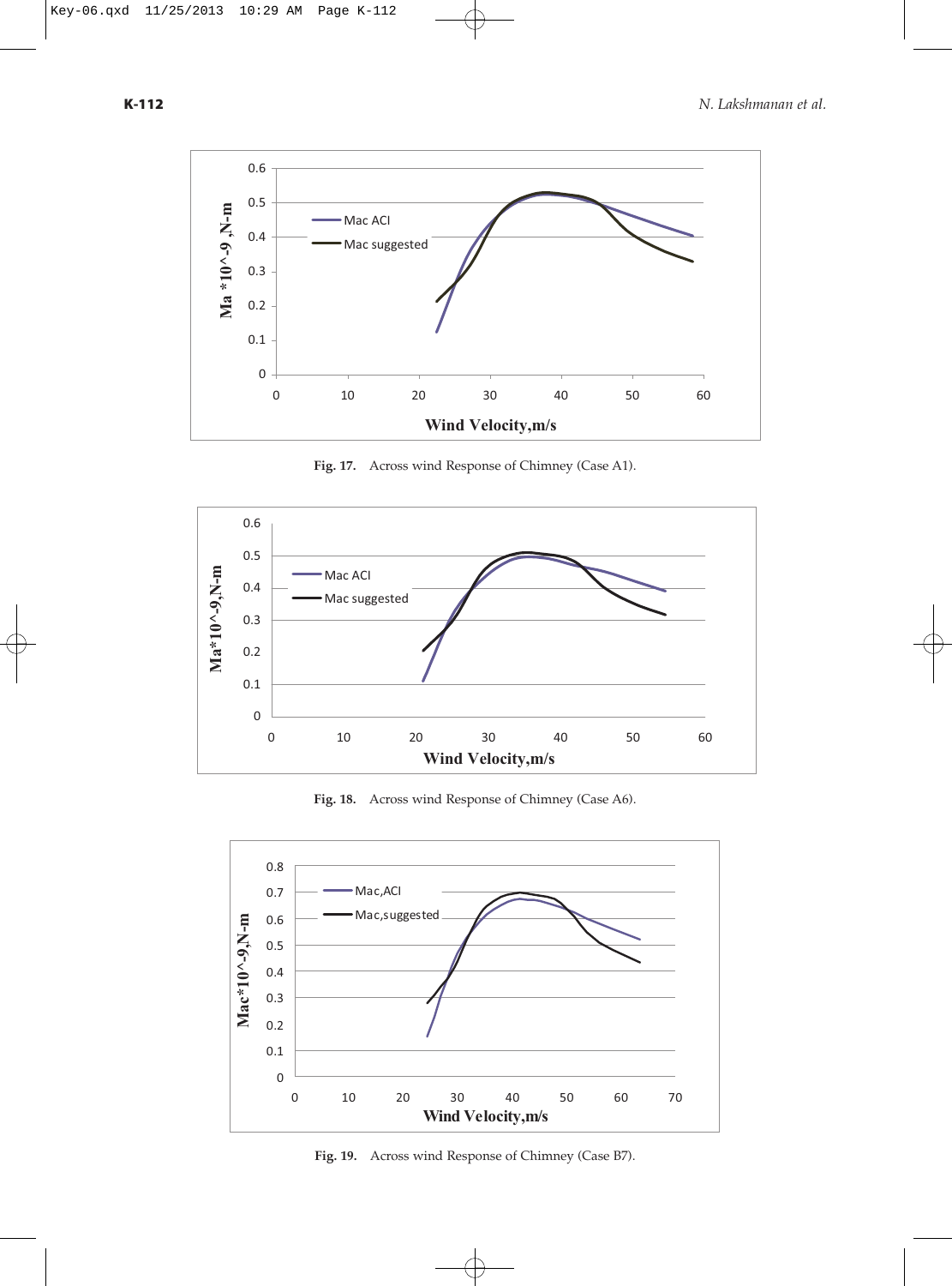

**Fig. 20.** Across wind Response of Chimney (Case B8).

#### **Conclusions**

A brief review of literature enumerating the phenomenological model used in most codes of practice, including IS: 4998-1996 was carried out. Many investigators have felt that across-wind response of chimneys is not easily predictable based on wind tunnel experiments. A systematic investigation on five models of chimneys with scale ratio of 1:250 to 1:300 was carried out in the wind tunnel at varying wind speeds. In all the cases, the estimated value of  $V_{cr}$  was obtained using the relation  $V_{cr} = (n_0.D/S)$  where ' $n_0$ ' is natural frequency, 'D' is the diameter at  $5/6<sup>th</sup>$  height of chimney, and 'S' is the Strouhal's number taken as 0.18. The data was analyzed for rms component of along-wind response, and rms value of across-wind response in the region of

 $0.6 \leq \frac{V}{V} \leq 2.0$ . In this region, it is seen that the spectrum of vortex shedding interacts with the *Vcr*

resonant region leading to very high amplitudes. Since the phenomenon is closer to resonant region of across-wind response, a ratio of rms value of across-wind response to resonant component of along-wind response was considered. Based on the analysis of voluminous test data, the peak across-wind responses are given by

$$
\hat{M}_{ac} = 5.0(g_f.r)\overline{M}\sqrt{\frac{SE}{\beta}}
$$

The variation of across-wind base bending moment with normalized wind speed is proposed as

 $\hat{M} = \hat{M} R$ 

$$
R = 0.35 \left[ \frac{|V_{V_{cr}}|}{|1 - \frac{V}{V_{cr}}| + 0.2 \frac{V}{V_{cr}}} \right]
$$

Where

$$
\leq 1.0
$$

The above model predicts very well the full-scale and model responses of the chimneys studied in the present investigation.